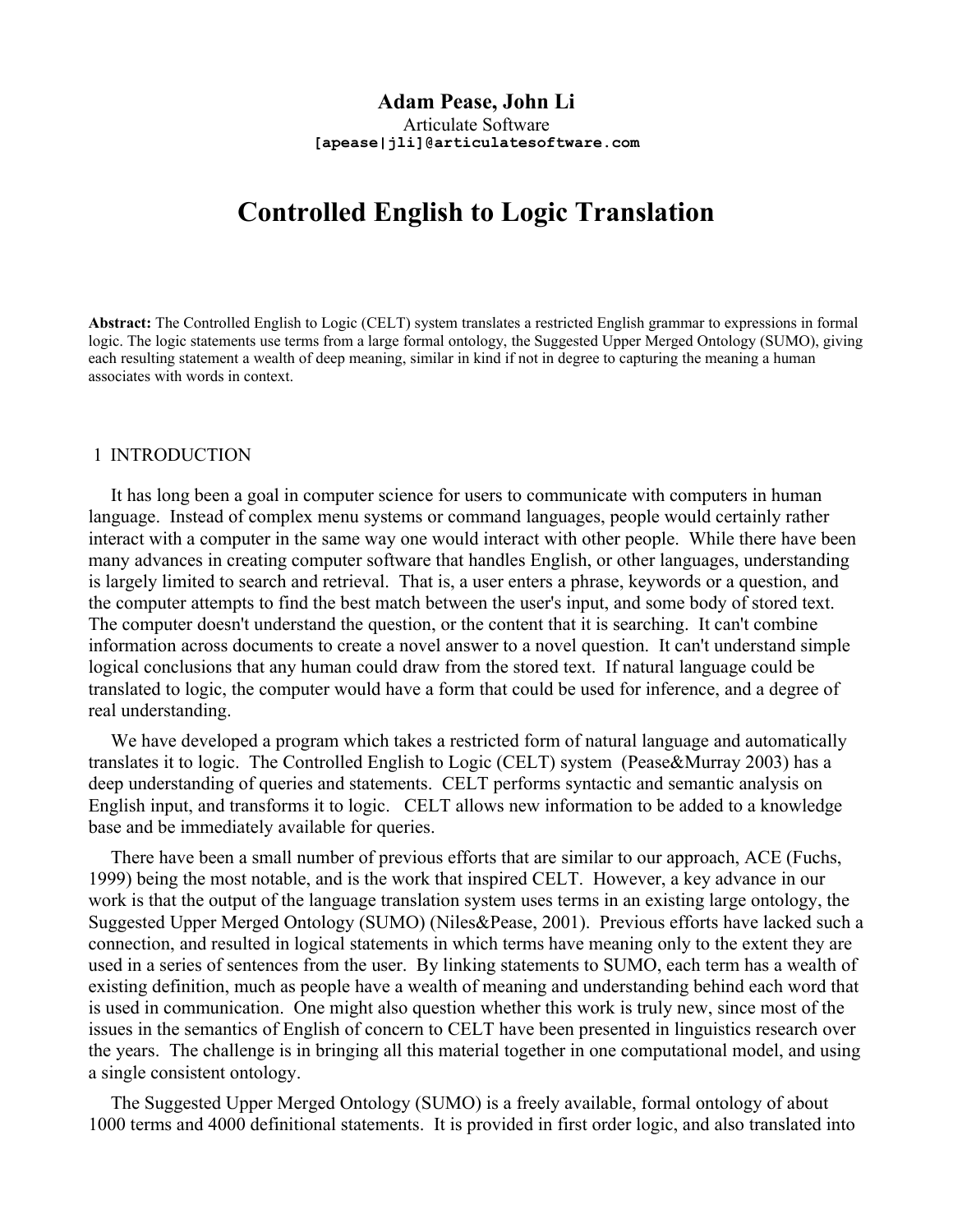the OWL semantic web language. It is now in its 75th free version; having undergone five years of development, review by a community of hundreds of people, and application in expert reasoning and linguistics. SUMO has been subjected to formal verification with an automated theorem prover. SUMO has been extended with a number of domain ontologies, which are also public, that together number some 20,000 terms and 70,000 axioms. SUMO has also been mapped to the WordNet lexicon (Fellbaum, 1998, Fellbaum, this volume) of over 100,000 noun, verb, adjective and adverb word senses (Niles&Pease, 2003), which not only acts as a check on coverage and completeness, but also provides CELT's lexicon. SUMO and all the associated tools and products are made available at [www.ontologyportal.org](http://www.ontologyportal.org/)

Although CELT uses a simplified syntax it does not limit the parts of speech or the number of word senses a word can have, at least to the extent that by using WordNet, CELT's vocabulary grows as WordNet grows. More importantly, CELT is not a domain specific system as with (Allen et al, 1994). It is a completely general language, but one which can be specialized and extended for particular domains along with domain specific vocabulary.

We see an analogy with the PalmPilot and our work. The Apple Newton was an innovative product that attempted to do recognition of unrestricted handwriting, after some training. The Newton was a failure. The problem was simply too hard to be tractable at the time. The system did not correctly interpret handwriting enough of the time to be useful. The PalmPilot took a different approach. It requires handwriting to be one character at a time, in a special alphabet. These restrictions eliminate most of the hard problems in handwriting recognition. A small burden is placed on the user, and in return the user is provided a very useful product. People will change their behavior if the change is relatively small in proportion to the benefit derived. Placing the jobs that are hard for machines and easy for people in the domain of the human user can make an impossible job practical. People have been predicting the arrival of full text understanding ever since the beginning of AI. The realization of this prediction is usually a constant 10 years from the time when the prediction is being made. The time horizon keeps being extended and is unlikely to arrive soon. The best solution may be to simplify the problem in a smart way.

CELT uses a parsing approach that relies on a controlled English input. This means that the user asks queries in a specified grammatical format. This subset of English grammar is still quite extensive and expressive. The advantage of the controlled English is that when the grammar and interpretation rules are restricted, then every sentence in the grammar has a unique interpretation. This eliminates the problems of ambiguity with other approaches that would result in retrieving non-appropriate answers.

Another way to look at language research is that most work has focused on handling all language at a very shallow level of understanding, and advances now work in the direction of gradually increasing the level of understanding while maintaining coverage of all possible utterances. CELT takes the opposite approach of starting from complete understanding, at least to the extent possible in formal logic, of a very restricted subset of English. Research on CELT has focused on increasing the range of understandable sentences, while maintaining the requirement to have complete understanding of the semantics of the sentences handled.

CELT's controlled English is meant to provide a syntax with a lexical semantics, which means that the sense of a sentence depends only upon the sentence, how the words are put together so as to select one out of many possible meanings for each, and not the context within which it is spoken or written, for example, a paragraph, document, conversation, or the gestalt of a perceived situation. This converts the English syntax into that of a formal as opposed to natural language. This approach appropriately partitions application tasks into components which would be hard to handle by machine (extracting the intended sense of a sentence) and hard to handle by a human (quickly and efficiently interpreting extensive text, performing semantically rich Internet searches, etc). The conversion from a fragment of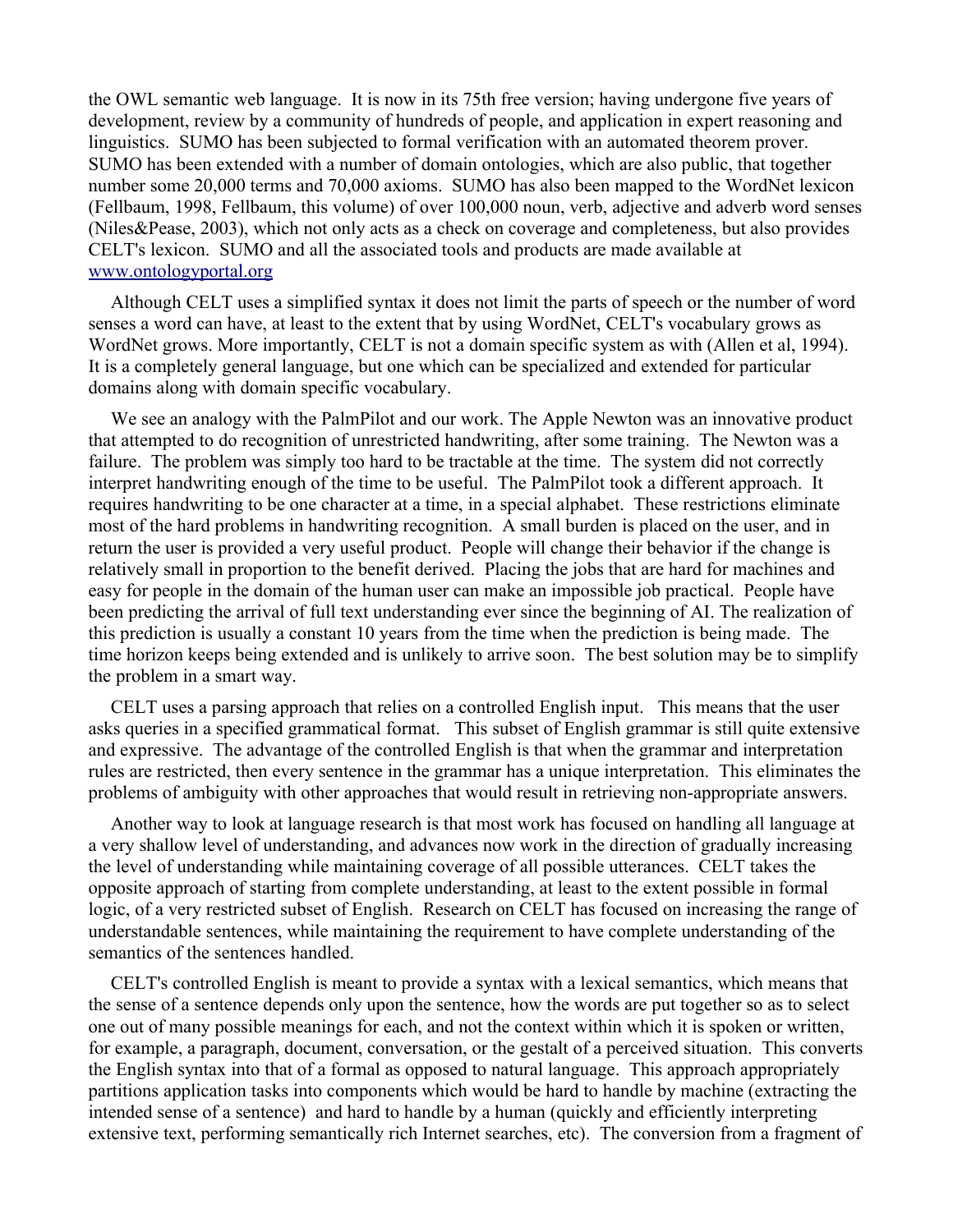a natural language (English) to a formal language (controlled English) puts the the converted language fragment in the same class with the mathematical vehicle used for inferencing with the extracted text (formal logic).

#### 2 WORDNET MAPPINGS

We have mapped all of the over 100,000 word senses in WordNet to SUMO, one at a time, by hand. Our original work is described in detail in a previous publication (Niles&Pease 2003). Since the original version, we have modified the mappings to keep up to date with the latest versions of WordNet, which resulted in a port to WordNet 2.0 and then 3.0. We have also revised the mappings to point to more specific terms in the mid-level and domain ontologies that extend SUMO.

Briefly, WordNet is organized as a list of "synsets" or synonym sets. Synsets each have a dictionary definition and a set of links to other synsets. We assigned each synset a link to a particular SUMO term, or in a few case, links to several terms. WordNet is much larger than SUMO so many synsets link to SUMO terms that are more general. For example "to flee", in the sense of to "run away quickly" is linked to SUMO's **Running**, since there is no more specific term available. The word "valley" however has only one sense in WordNet and it is linked to the equivalent SUMO term of **Valley**. Note that these links are not based on the name of the SUMO term, but rather on the meanings of the formal term and the linguistic term. For example, the informal synset "seven seas" links to the SUMO term **Ocean**.

Having a lexicon and an ontology also enforces a certain discipline of clearly separating linguistic and ontological information. Many ontologies, especially those defined in computer languages that are largely limited to taxonomic information, rely heavily on human intuition about natural language term names for their definition. SUMO term names are not strictly part of the definition of any term. Term meanings come solely from the formal axioms on the term. Term names could be replaced with arbitrary unique symbols and still have the same logically defined meanings. By keeping the lexicon separate from the ontology, each can follow principles of organization specific to their goals as independent works. Many lexicons for languages other than English have been created (Vossen&Fellbaum 2002) and many of those have been mutually linked. As a result, SUMO has links to many languages in addition to English, further keeping clear the distinction between formal terms and their correspondence to human languages.

<span id="page-2-0"></span>

#### 3 SIMPLE PARSING AND INTERPRETATION

CELT first parses a sentence to determine the parts of speech for each word. It creates a parse "tree", such as in [Figure 1,](#page-2-0) that groups these words. For the sentence "Mike reads the book." there is a proper noun "Mike", then a verb, determiner, another noun and then a period. The pair of words "the book" forms a noun phrase, noted as "NP". The phrase "reads the book" is a verb phrase, or "VP", and so on.

CELT uses the order of the words, and a dictionary that labels words as nouns, verbs and so forth, in order to determine the parts of speech. The dictionary used is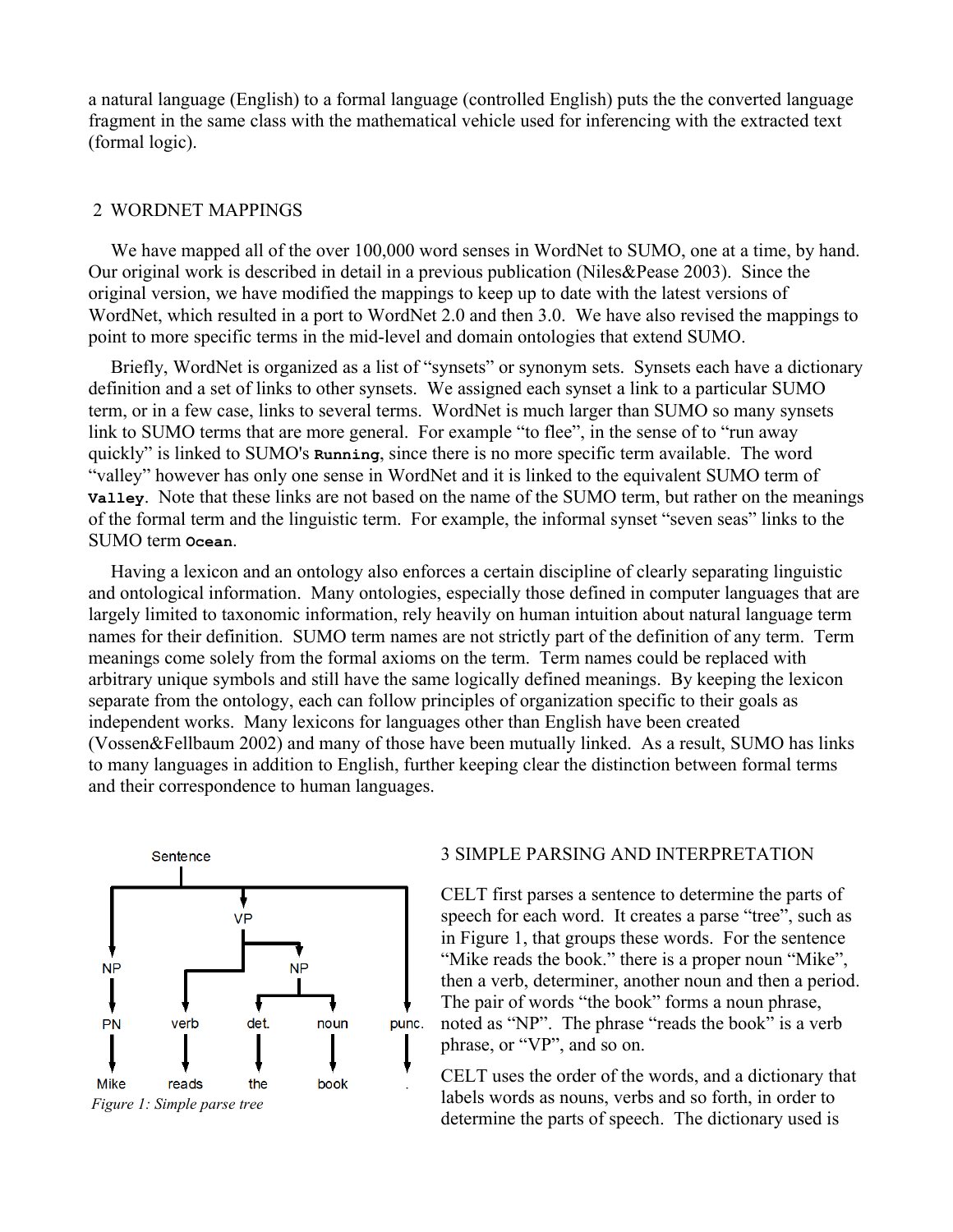WordNet, augmented with a list of common proper names.

Once CELT has determined the parts of speech of each word, it must also determine the particular sense of each word that is intended. For example, is "reads" the sense of reading text in a book, or the sense of to understand, as in "I read you loud and clear." Only by determining the proper sense can CELT find the proper related SUMO term to translate to, which would then either be **Reading** or **Communication**, respectively. This is discussed further in section 3.1 below.

Once the CELT parser has determined parts of speech and word senses, it can begin to bring each linguistic element together into a logical expression. SUMO takes a Davidsonian (Davidson, 1980) approach to describing events, in which verbs denoting actions are reified as instances, and the various elements of the event are related to the instance. In this simple example, the subject of the sentence, "Mike" is therefore the agent of the action, and so is brought together with an instance of a "read" event by the SUMO relation **agent**. The object of the sentence is related to the event with the SUMO relation **patient**. A different set of relationships are employed for different linguistic constructions, such as stative verbs, or quantified sentences, and several of these are described further in section 4 below. The value of the resulting logical form is that it can be subjected to deductive inference with a standard first order theorem prover, and yielding new knowledge deduced from known facts and input from the CELT user. This can be contrasted with "statistical" based language understanding approaches that yield approximate and non-logical results for which deductions, if performed, are not truth-preserving.

To elaborate, the SUMO term reading has a number of logically specified truths that are consistent as long as one employs the standard semantics of first order logic (actually SUMO employs some higher-order logical expressions, but let us leave that detail for another paper). One can follow deduction even a hundred steps long and the result will not yield a contradiction. In contrast, although WordNet contains much valuable information, it simply is not intended nor able to support deductions of arbitrary length. For example, a specific sense of "to read" (synset 200626428) does entails the immediate parent (hypernym) synset of "verbalize" (synset 200941990 etc) and its parent "communicate" but that does not necessarily entail that one "interact(s)" (the next parent in turn, which is problematic since one can verbalize to one's self, at least it appears so from the WordNet definition of that synset). While locally consistent, it is not a logical product. Further, nothing in a linguistic product such as WordNet allows one to conclude as does SUMO that **Reading** necessarily involves a **Text** (with a very specific, logical, and formally specified definition of what a **Text** is), that a **Text containsInformation**, and any of the near infinite number of deductions that are possible in turn from each of those small conclusions. This discussion is not intended in any way to criticize WordNet, which is an essential part of CELT, but rather to emphasize the different functions that WordNet and SUMO support in CELT's processing.

### *3.1 Word Sense Disambiguation*

Our method for word sense disambiguation (WSD) is based on a large data set of English sentences that have been annotated by hand to specify the precise sense of each word. The data set used is the Brown Corpus (Kucera&Francis, 1967), and the markup of that corpus is called SemCor (Landis et al, 1998). This work is not new, and in fact is rather poor compared to the state of the art. Its only virtues are that the sources used are free, and the approach is simple. We plan on adopting a more sophisticated approach in the future. We began by processing SemCor to generate a map in which each key is a particular word sense and the value is a list of words and frequencies that indicate how many times the given sense occurred in a sentence with each of a set of words. One weakness of SemCor is that it is not as large as many modern corpora used for this purpose, and key words that discriminate a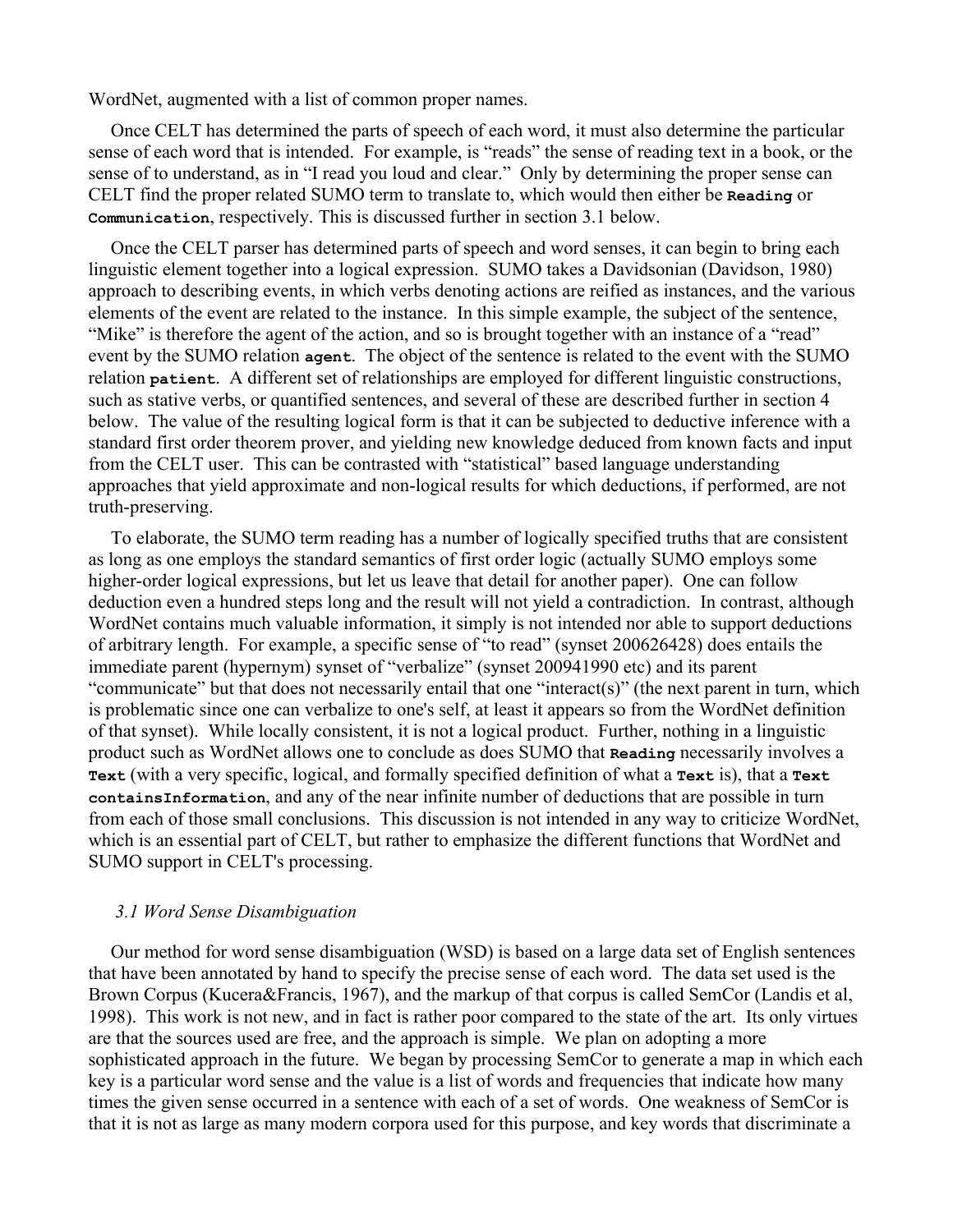particular sense may only occur a few times together with that sense in the Brown Corpus. There are also many senses in WordNet that do not occur at all in that corpus. We used two methods to improve the statistical significance of the entries. In support of our first method, many WordNet senses are very "fine-grained", which is to say that some senses indicate very small differences in word sense that may not even be listed in most dictionaries. There are often cases where very similar word senses may map to the same SUMO concept. When that occurs, we have "collapsed" the sense entries, and added the co-occurrence data together. The second method used to improve performance over a simple use of SemCor relates to a recent effort by Princeton to disambiguate manually all the words in English definitions of senses in WordNet. We are processing these sentences just as with SemCor to add these statistics to our overall set. A key improvement resulting from this new work is that we will have at least some co-occurrence statistics on all the word senses in WordNet.

An additional method we have implemented is to use the entire history of a CELT dialog in WSD. In a very short sentence such as "Bob runs to the store." it is very hard to get the sense of the highly polysemous word "run" even with a large manually disambiguated corpus. But, combined with previous sentences in a dialog such as "Bob is training for a marathon." and "Bob bought new sneakers." getting the correct result is much more likely.

### 4 ISSUES IN TRANSLATION

#### *4.1 Case roles and word order*

In English, word order is Subject-Verb-Object (except in the case of passive voice, which CELT does not handle). The roles of Subject, Object (and, when present, Indirect Object) have a

```
(exists (?M ?B ?R)
     (and 
       (instance ?R Reading)
       (agent ?R Mike-1)
       (instance Mike-1 Human)
       (attribute Mike-1 Male)
       (instance ?B Book)
       (patient ?R ?B)))
```
<span id="page-4-1"></span>*Figure 2: Case role example*

correspondence to SUMO's set of CaseRole(s), which define different kinds of participation in events. Continuing with the preceding example, "Mike" is the subject and "book" is the direct object. In SUMO, the **agent** relation brings together the performer of an action, and the action itself. The **patient** relation specifies a participant in the action. The output from CELT also specifies the types of the participants [\(Figure](#page-4-1) [2\)](#page-4-1).

#### *4.2 Statives*

The type of verb in a sentence has a critical role in interpretation of meaning. Most verbs indicate occurrence of an event or process. "Mike reads the book." indicates that a **Reading** event is taking place. Other verbs however connote relationships. "Mike owns the book." indicates that there is the relationship of ownership between Mike and the book. There is no "owning" event that takes place. Such verbs are called "statives".

<span id="page-4-0"></span>To complicate things, some stative verbs have an appropriate non-Process interpretation. For example "Dickens writes Oliver Twist." should generate **(authors Dickens OliverTwist)**. However, once that stative is augmented with a time or a place, then we have two things that are being said, the timeless fact, and the event. For example "Dickens writes Oliver Twist in 1837." makes both the statement of authorship above, and the additional statement about a **Process** occurring in a particular year [\(\)](#page-4-0).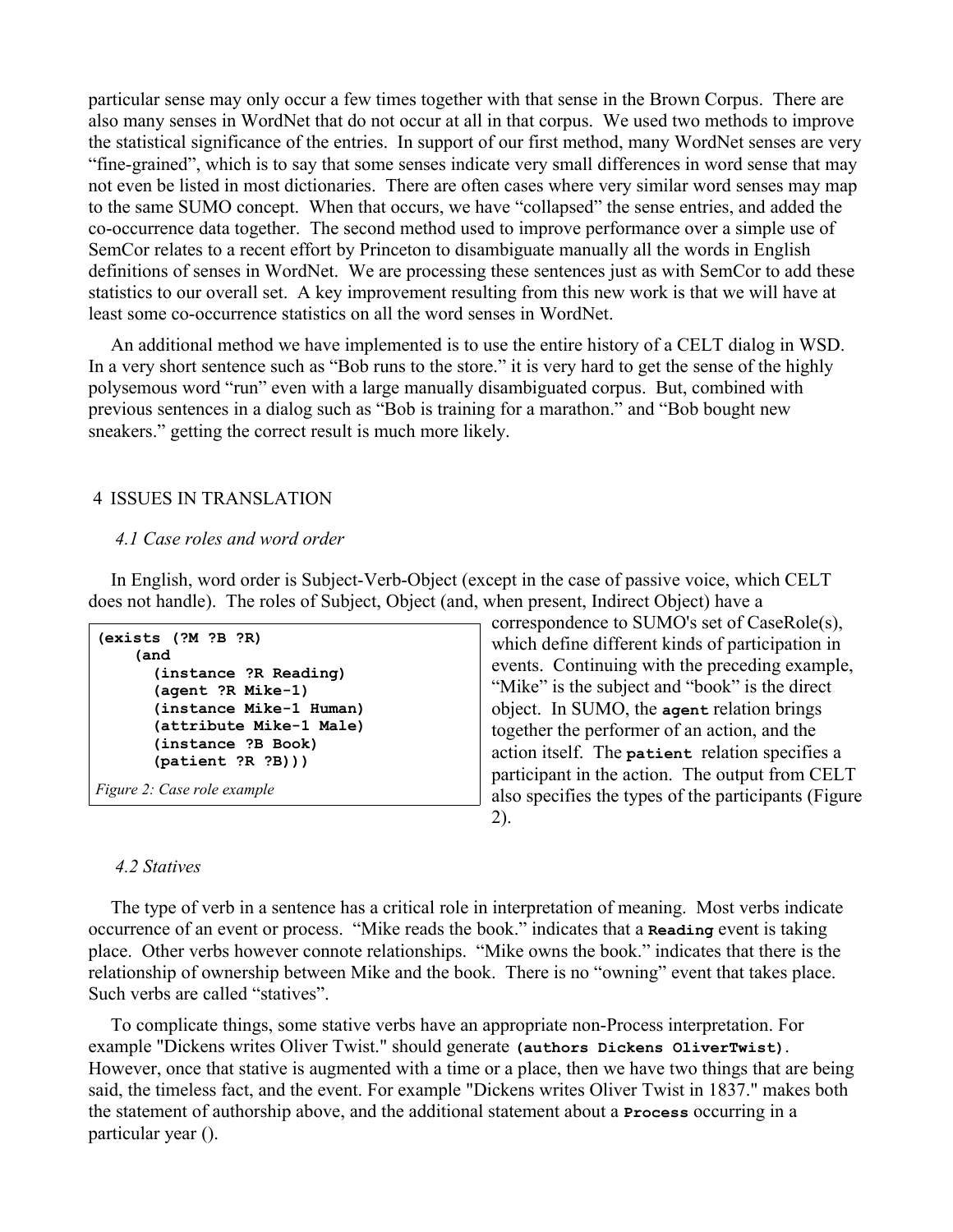```
(and
   (authors Dickens OliverTwist)
   (exists (?EV)
     (and 
       (instance ?EV Writing)
       (agent ?EV Dickens)
       (equals (YearFn 1837) (WhenFn ?EV))
       (result ?EV OliverTwist))))
```
*Figure 3: Stative example*

```
(and
   (attribute Bob-1 Male)
   (instance Bob-1 Human)
   (attribute Bob-1 Musician))
```
<span id="page-5-3"></span>*Figure 4: Stative example*

```
(exists
```

```
 (?CLNrats ?event) 
 (and 
   (attribute Robert-1 Male) 
   (forall 
     (?I) 
     (=> 
        (member ?I ?CLNrats) 
        (instance ?I Rat))) 
   (instance Robert-1 Human) 
   (instance ?CLNrats Collection) 
   (member-count ?CLNrats 5) 
   (agent ?event Robert-1) 
   (instance ?event Killing) 
   (patient ?event ?CLNrats)))
```
<span id="page-5-2"></span>*Figure 5: Counting example*

```
(exists (?boat) 
   (and 
     (attribute Robert-1 Male) 
     (instance Robert-1 Human) 
     (instance ?boat Watercraft) 
     (orientation Robert-1 ?boat On)))
```
<span id="page-5-1"></span>*Figure 6: Preposition example*

```
(exists (?party ?monday) 
   (and 
     (instance ?party SocialParty) 
     (instance ?monday Monday) 
     (during ?party ?monday))
```
<span id="page-5-0"></span>*Figure 7: Another preposition example*

## *4.3 Attributes*

In the SUMO-WordNet mappings we map most nouns to classes. However, some nouns can be better mapped to attributes that also imply class membership. A noun mapped to a **Position**, should be a **Human** that has the indicated **Position** as an attribute. For example, given the mapping from "pianist" to **Musician**, the sentence "Bob is a pianist." results in [Figure 4](#page-5-3)

## *4.4 Counting*

CELT handles simple expressions about singulars, plurals, mass nouns and countability. "Bob kills 5 rats." generates [Figure 5](#page-5-2)

## *4.5 Copula expressions*

CELT handles the many different meanings of the verb "to be", which is what linguists call the "copula". "Bob is a pianist." is relatively straightforward, as shown above in the section on attributes. However, copula expressions can also be general statements about classes, as in "An apple is a fruit.", which generates a subclass expression as follows:

## **(subclass Apple Fruit)**

CELT provides the same translation for "Apples are fruits." since the two are semantically equivalent.

## *4.6 Prepositions*

Prepositions can have significantly different interpretations such as in "Bob is on the boat." [\(Figure 6\)](#page-5-1). In contrast, the sentence "The party is on Monday." refers to a time, rather than a location, and therefore is translated as in [Figure 7.](#page-5-0) A list of many of the different impacts of argument type on the translations of prepositions is given in [Table 1](#page-6-0)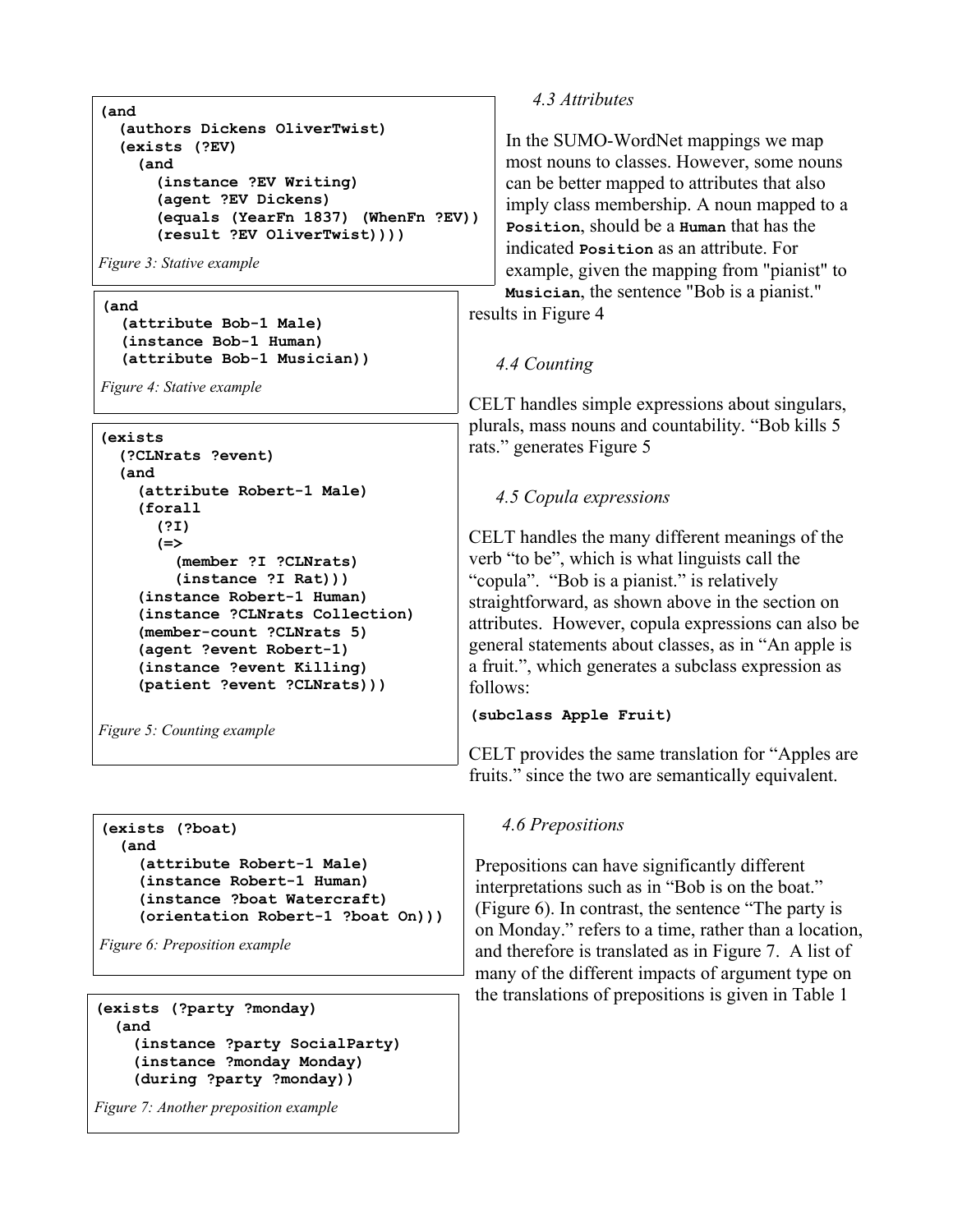| <b>Preposition</b> | <b>Class</b> | <b>SUMO</b> relation |
|--------------------|--------------|----------------------|
| at, in, on         | location     | location             |
| at,in,on           | time         | time                 |
| for                | person       | destination          |
| for, through       | time         | duration             |
| with               | person       | agent                |
| with               | object       | instrument           |
| across             | path         | traverses            |
| within, into       | object       | properlyFills        |
| from               | object       | origin               |
| from               | time         | BeginFn              |
| through            | object       | traverses            |
| until              | time         | EndFn                |
| after              | time         | greaterThan          |
| before             | time         | lessThan             |

<span id="page-6-0"></span>*Table 1: Prepositions, class membership and relations*

| <b>CELT</b> type<br>time<br>person<br>object | <b>SUMO</b> class<br>TimeMeasure, Process<br>Human, OccupationalRole, SocialRole<br>all others |  |
|----------------------------------------------|------------------------------------------------------------------------------------------------|--|
| mass                                         | Substance, Food, and special words such<br>as money/furniture/data/life/beauty/truth/          |  |
| count                                        | crime/law/education<br>all others                                                              |  |

<span id="page-6-3"></span>*Figure 8: Finding CELT types with SUMO class membership*

```
(exists 
   (?event ?hay ?horse) 
   (and 
     (instance ?horse Horse) 
     (instance ?event Eating) 
     (instance ?hay Hay) 
     (patient ?event ?hay) 
     (agent ?event ?horse)))
```
<span id="page-6-1"></span>*Figure 9: Universal quantification example*

```
(forall (?boy) 
   (exists (?fudge) 
     (and 
       (instance ?boy Man) 
       (instance ?fudge Food) 
       (enjoys ?boy ?fudge))))
```
<span id="page-6-2"></span>*Figure 10: Universal quantification example*

In order to determine the type of elements in the sentence we use SUMO class membership as shown in [Figure 8.](#page-6-3)

## *4.7 Quantification*

Quantification statements are generally those which use words like "every", "all" or "some". For example, "Every boy likes fudge." results in the output shown in [Figure 10,](#page-6-2) and "Some horses eat hay." results in [Figure 9](#page-6-1)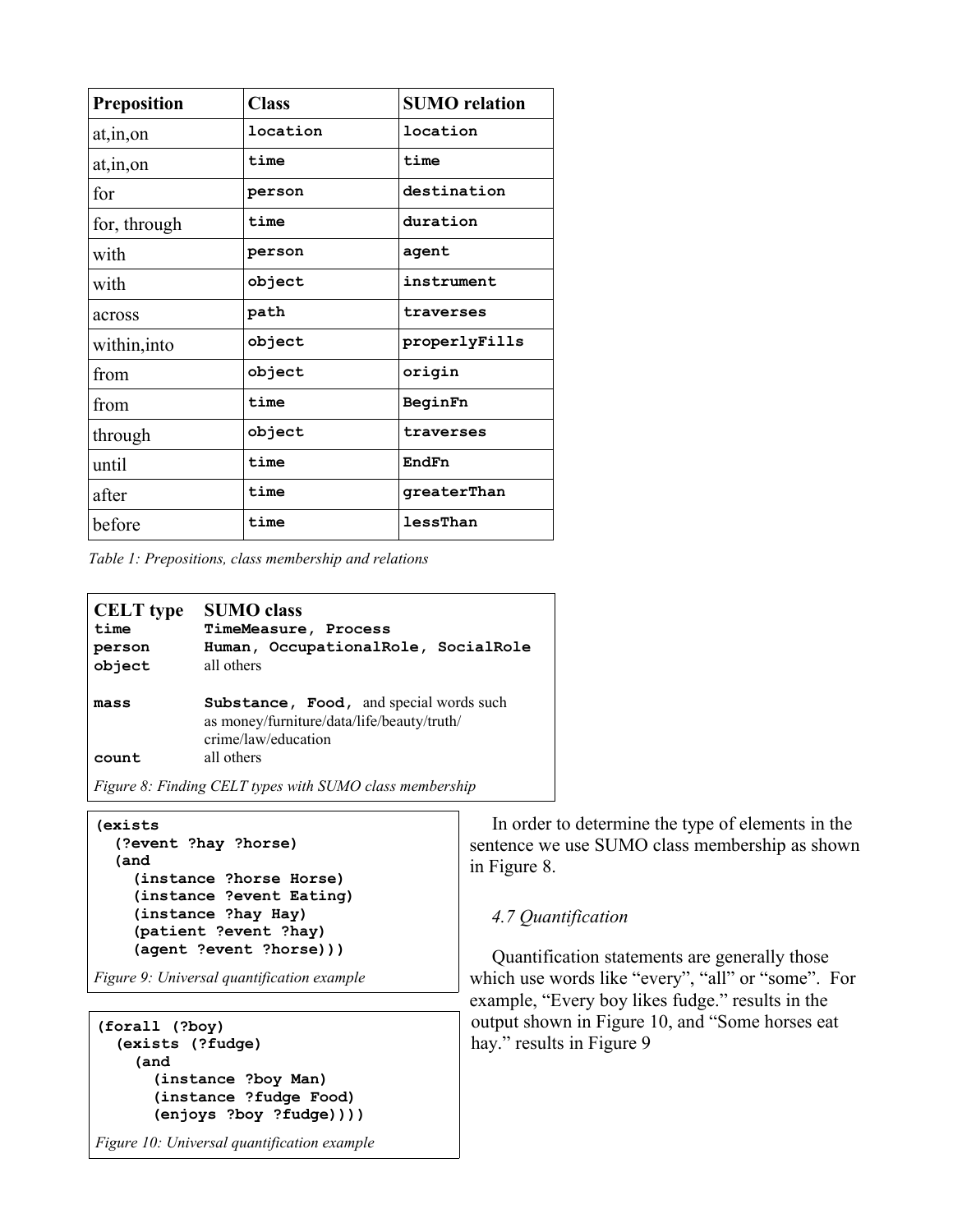## *4.8 Possessives*

Possessive statements are of the form "X's Y", or, less fluently, "The Y of X.". The type of the arguments changes the form of the relationship between the entities. "Tom's father is rich.", "Bob's

```
(exists 
   (?cookies ?event1 ?event2 ?man ?store)
   (and 
     (forall 
        (?cookie) 
        (=> 
          (member ?cookie ?cookies) 
          (instance ?cookie Food))) 
      (instance ?cookies Group) 
      (instance ?event1
       LandTransportation) 
      (instance ?event2 Buying) 
     (attribute ?man Male) 
     (instance ?man Man) 
     (instance ?store RetailStore) 
      (patient ?event2 ?cookies) 
      (agent ?event1 ?man) 
      (destination ?event1 ?store) 
      (agent ?event2 ?man)))
Figure 11: Anaphor example
 (exists
```

```
 (?cat ?house) 
   (and 
     (attribute Mary-1 Female) 
     (attribute Robert-1 Male) 
     (instance Mary-1 Human) 
     (instance Robert-1 Human) 
     (enjoys Mary-1 ?cat) 
     (instance ?cat Feline) 
     (possesses Robert-1 ?cat) 
     (instance ?house House) 
     (possesses Robert-1 ?house)))
Figure 13: Anaphoric reference for possessives
```

```
(exists 
   (?father) 
   (and 
     (attribute Tom-1 Male) 
     (instance Tom-1 Human) 
     (attribute ?father Rich) 
     (father ?father Tom-1)))
(exists 
   (?nose) 
   (and 
     (attribute Robert-1 Male) 
     (instance Robert-1 Human) 
     (attribute ?nose 
       SubjectiveAssessmentAttribute) 
     (instance ?nose Nose) 
     (part ?nose Robert-1)))
(exists 
   (?car) 
   (and 
     (attribute Mary-1 Female) 
     (instance Mary-1 Human) 
     (attribute ?car Fast) 
     (instance ?car Automobile) 
     (possesses Mary-1 ?car)))
```

```
Figure 12: Possessive examples
```
nose is big.", "Mary's car is fast." See their respective CELT translations in [Figure 12.](#page-7-2) The second example shows a case of where no equivalent term has been created in SUMO for the adjective "big". This also raises a general issue that some words in natural language are sufficiently vague that it is not possible to state a formal logical meaning for them, at least not

<span id="page-7-0"></span>without a more sophisticated approach than relating them to a single formal term.

## *4.9 Anaphor*

CELT handles simple pronoun references, including those across multiple sentences. The user can chose to have CELT process any number of sentences at one time into a single (possibly large) logical expression. It also handles some references on the basis of class descriptions. The example "The man drives to the store. He buys cookies." yields the translation shown in [Figure 11.](#page-7-1) CELT can also handle possessive pronoun references, such as "Bob has a house. Mary likes his cat." [\(Figure 13\)](#page-7-0).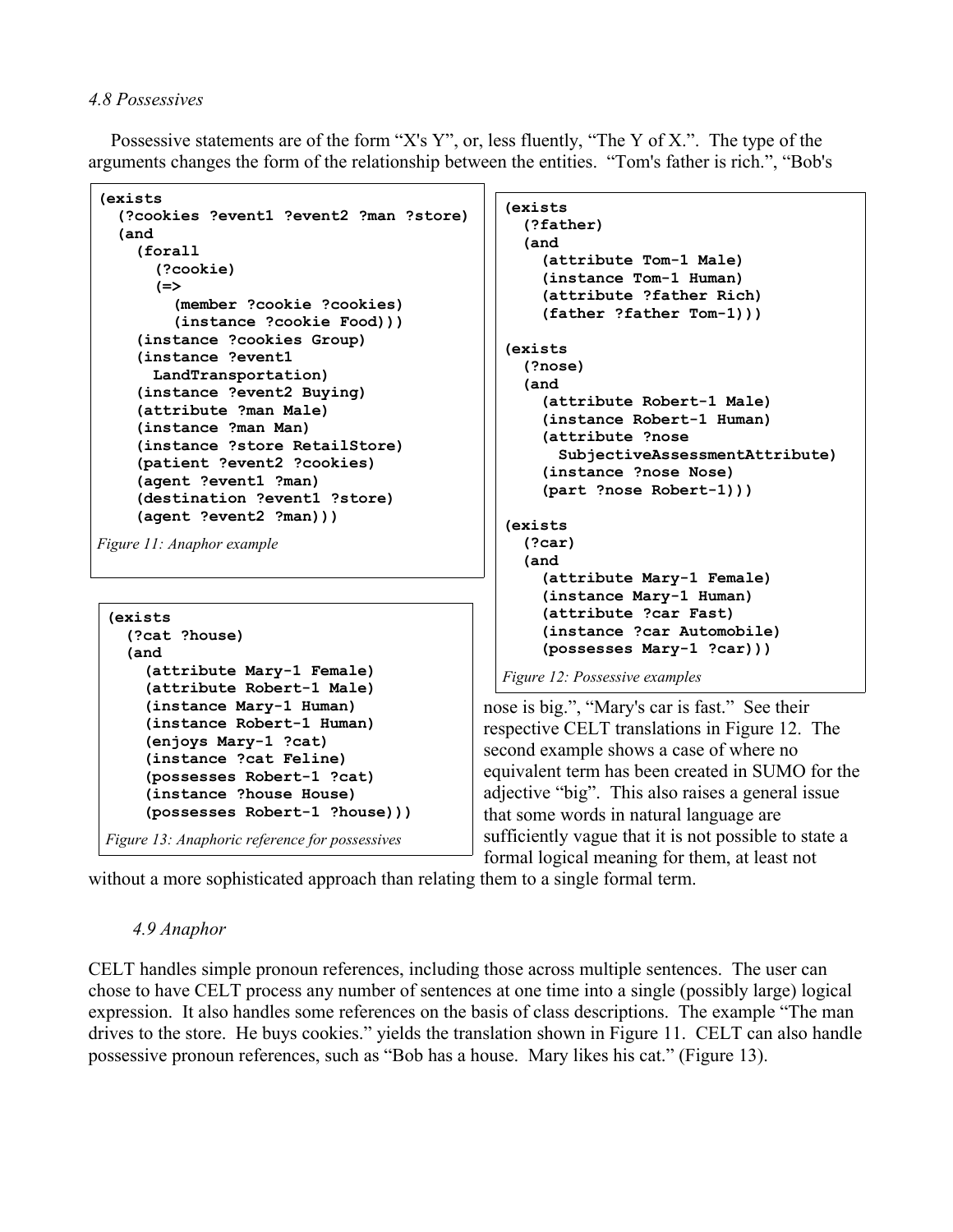```
(exists 
   (?event1 ?event2 ?newspaper ?photo) 
   (and 
     (attribute Mary-1 Female) 
     (attribute Robert-1 Male) 
     (instance Mary-1 Human) 
     (instance Robert-1 Human) 
     (agent ?event1 Mary-1) 
     (agent ?event1 Robert-1) 
     (instance ?event1 Cutting) 
     (agent ?event2 Mary-1) 
     (agent ?event2 Robert-1) 
     (instance ?event2 Attaching) 
     (instance ?newspaper Newspaper) 
     (instance ?photo Photograph) 
     (patient ?event1 ?newspaper) 
     (patient ?event1 ?photo) 
     (patient ?event2 ?newspaper) 
     (patient ?event2 ?photo)))
Figure 14: Conjunction
```
### *4.10 Conjunction and Disjunction*

Although CELT can handle simple conjunctions, more work is needed. While handling conjunction of predicates, CELT can handle shared subjects and objects. For example, the sentence "Bob and Mary cut and paste the photo and the newspaper." is translated in [Figure 14.](#page-8-2) Here the assumption that every participant participates in every activity is not necessarily true but CELT takes a simplistic assumption on this issue.

## *4.11 Negation*

<span id="page-8-0"></span>Negation is a challenging issue for interpretation. While the logic expressions of two sentences 'Bob wrote the book.' and 'Bob wrote a book.' are similar, their negative counterparts, 'Bob did not

<span id="page-8-2"></span>write the book.' [\(Figure 15\)](#page-8-1) and 'Bob did not write a book.' [\(Figure 16\)](#page-8-0) have quite different logic interpretations. The former sentence assumes context of reference to a particular book, stating that Bob did not write it. The latter states that there exists no book that Bob wrote.

| (exists (?book)<br>(and<br>(attribute Robert-1 Male)<br>(instance Robert-1 Human)<br>(not<br>(authors Robert-1 ?book))<br>$(instance$ ?book Book))) | (not<br>(exists (?book)<br>(and<br>(attribute Robert-1 Male)<br>(instance Robert-1 Human)<br>(authors Robert-1 ?book)<br>$(instance$ ?book Book)))) |
|-----------------------------------------------------------------------------------------------------------------------------------------------------|-----------------------------------------------------------------------------------------------------------------------------------------------------|
| Figure 15: Negation of a definite reference                                                                                                         | Figure 16: Negation of an indefinite reference                                                                                                      |

### <span id="page-8-1"></span>5. CELT COMPONENTS

We use morphological processing rules, derived from the "Morphy" code of WordNet to transform other verb tenses and plural verbs into the various tenses and numbers required. Discourse Representation Theory (DRT) (Kamp & Reyle 1993) handle context to resolve anaphoric references, implications, and conjunctions. CELT is implemented in SWI-Prolog and its grammatical rules are expressed in a Definite Clause Grammar (DCG). The DCG formalism is extended with the feature grammar extension of GULP 3.1 (Covington 1993). Feature grammars specify features such as case, number, and gender. Thus CELT's grammar rules form a unification grammar.

## 6 ACKNOWLEDGEMENTS

The authors would like to thank the US Army and DARPA for funding the development of CELT, and Army CECOM for funding development of SUMO and the SUMO-WordNet mappings. We would also like to thank the anonymous reviewers of this chapter for their helpful comments, some of which were directly included in the text to improve explanation.